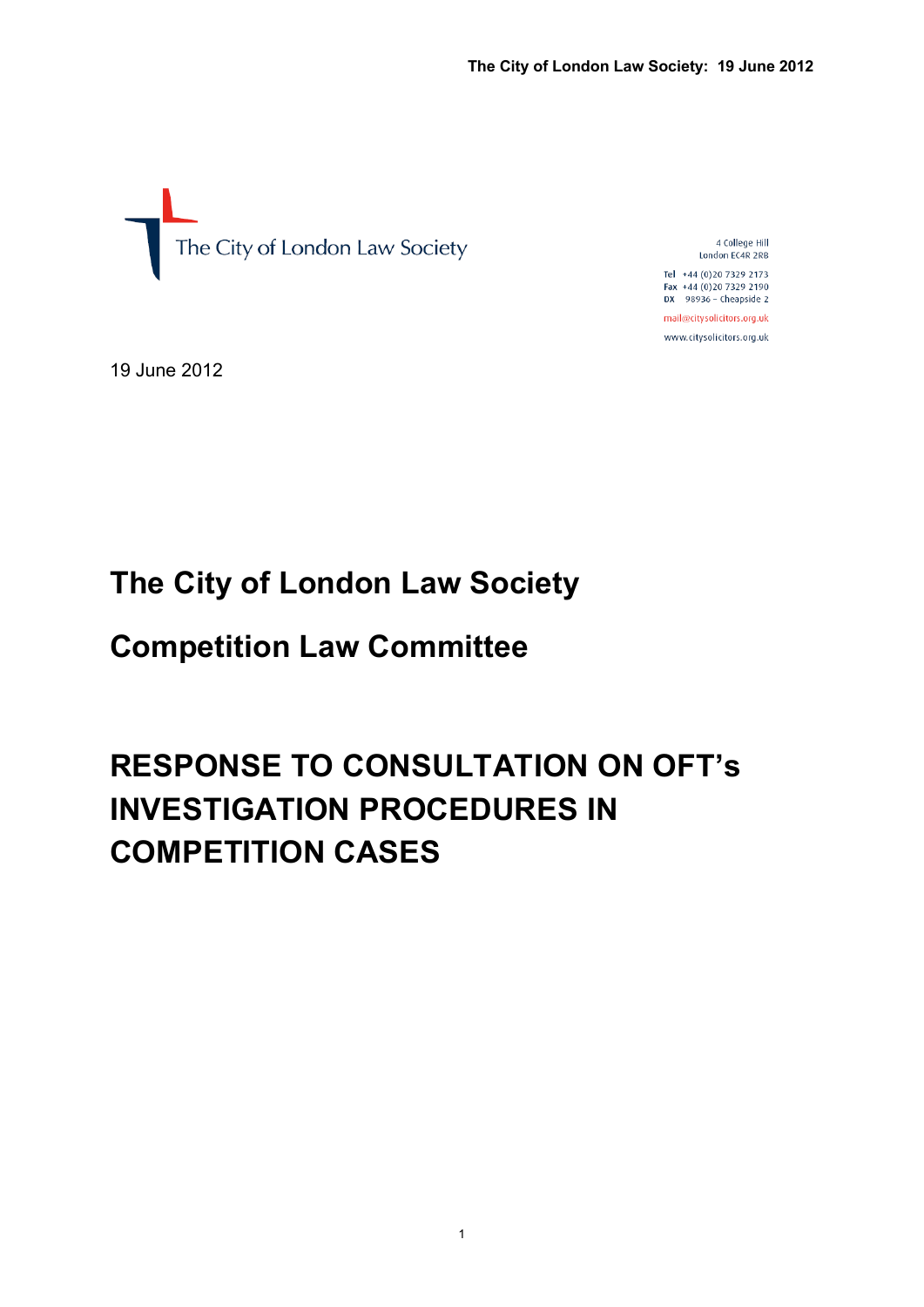## **City of London Law Society Competition Law Committee**

## **RESPONSE TO CONSULTATION ON OFT's INVESTIGATION PROCEDURES IN COMPETITION CASES**

## **1 Introduction and executive summary**

#### **Background to the submission**

- 1.1 This paper is submitted by the Competition Law Committee of the City of London Law Society in response to the Office of Fair Trading's consultation paper *Review of the OFT's investigation procedures in competition cases*, published on 28 March 2012 ("the Consultation Paper").
- 1.2 The City of London Law Society (CLLS) represents approximately 14,000 City lawyers through individual and corporate membership including some of the largest international law firms in the world. These law firms advise a variety of clients from multinational companies and financial institutions to Government Departments, often in relation to complex, multijurisdictional legal issues.
- 1.3 The CLLS responds to a variety of consultations on issues of importance to its members through its 17 specialist committees.
- 1.4 The CLLS Competition Law Committee has prepared this submission. The Committee is made up of solicitors specialising in UK and EU competition law in a number of law firms based in the City of London, who advise and act for UK and international businesses, financial institutions and regulatory and governmental bodies on competition law matters.
- 1.5 The authors of this response are:

Robert Bell, *Speechly Bircham LLP* (Chairman, Competition Law Committee)

Howard Cartlidge, *Olswang LLP*

Michael Grenfell, *Norton Rose LLP*

Nicole Kar, *Linklaters LLP*

Margaret Moore, *Travers Smith LLP*

Becket McGrath, *Edwards Wildman Palmer UK LLP*

Nigel Parr, *Ashurst LLP*

Alex Potter, *Freshfields Bruckhaus Deringer LLP* (Chair, OFT's investigation procedures working party)

Isabel Taylor, *Slaughter and May*

1.6 We are grateful for the contributions of colleagues on the Committee.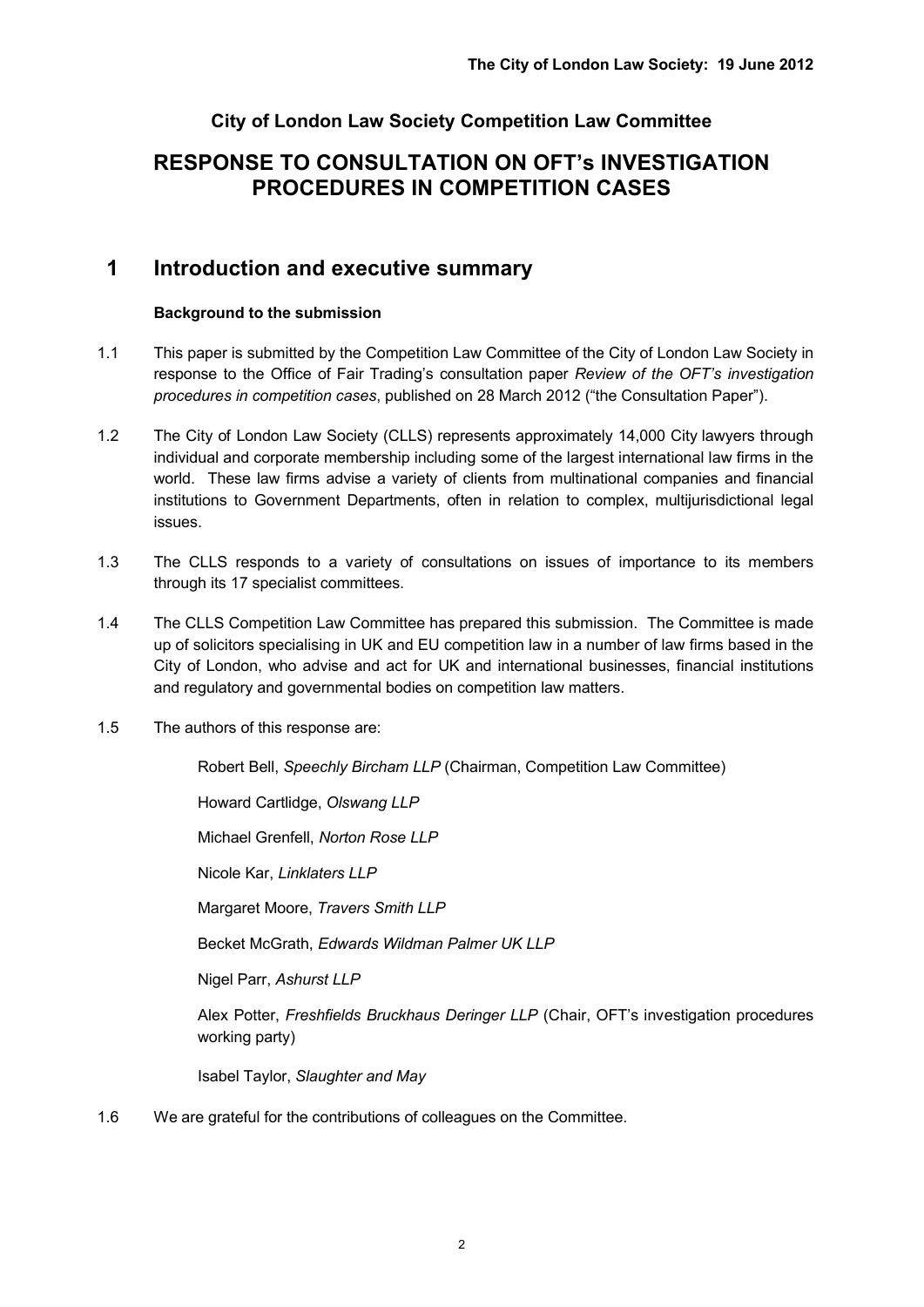#### **Executive Summary**

- 1.7 As an introductory comment, the Committee welcomes the OFT's review of its investigation procedures and its focus on key areas such as the robustness of its decision-making procedures as well as its desire to increase the transparency of the investigation process for parties.
- 1.8 Specifically, on the substance of the Consultation Paper, the Committee supports:
	- (a) the separation of investigators from decision-makers, and the introduction of a Case Decision Group ("CDG") to assist with this process - marking a significant step in addressing the risk of confirmation bias inherent in having a single body as investigator, prosecutor, judge and jury;
	- (b) the involvement of the Chief Executive, General Counsel and Chief Economist in the Decisions Committee;
	- (c) improved access to the key decision-makers throughout an investigation;
	- (d) the systematic use of an administrative timetable to mitigate the impact of investigations on businesses, provided that the OFT will engage in full and constructive discussion with parties to manage the timetable in everyone's best interests;
	- (e) the increased number of state of play meetings, since businesses place considerable value on direct access to the case team and decision-makers as a very productive method of both sides understanding the issues at stake;
	- (f) increased transparency concerning the calculation of penalties at an earlier stage of an investigation;
	- (g) the extension and expansion of the Procedural Adjudicator role to enhance the robustness of the process; and
	- (h) the enhanced oral hearings process to involve both the CDG and the Procedural Adjudicator, since it important that the investigators and the decision-makers are present to hear the parties at such a key stage of an investigation.
- 1.9 The Committee has certain concerns about some of the proposals, and believes that the level of clarity in some areas should be improved. Key points are:
	- (a) adequate procedures should be put in place to ensure that parties have necessary access to the CDG (after its appointment) for all key stages of the investigation given its importance as decision-makers;
	- (b) the proposed decision-making structure appears relatively complex and therefore the OFT's Guidance should provide further clarity on how it will operate, as well as a greater understanding of the interaction between the CDG, the case team and the Decisions Committee, how evidence will be shared amongst them and how they will interact with the parties;
	- (c) the CDG should not be involved in the decision-making process concerning possible settlement discussions to avoid later concerns of confirmatory bias in, for example, mixed settlement discussions;
	- (d) notwithstanding the recent legislative proposals contained in the Enterprise and Regulatory Reform Bill, additional procedural clarity is needed concerning the use of Case Opening Notices and how and when they may be deferred. Indeed the publication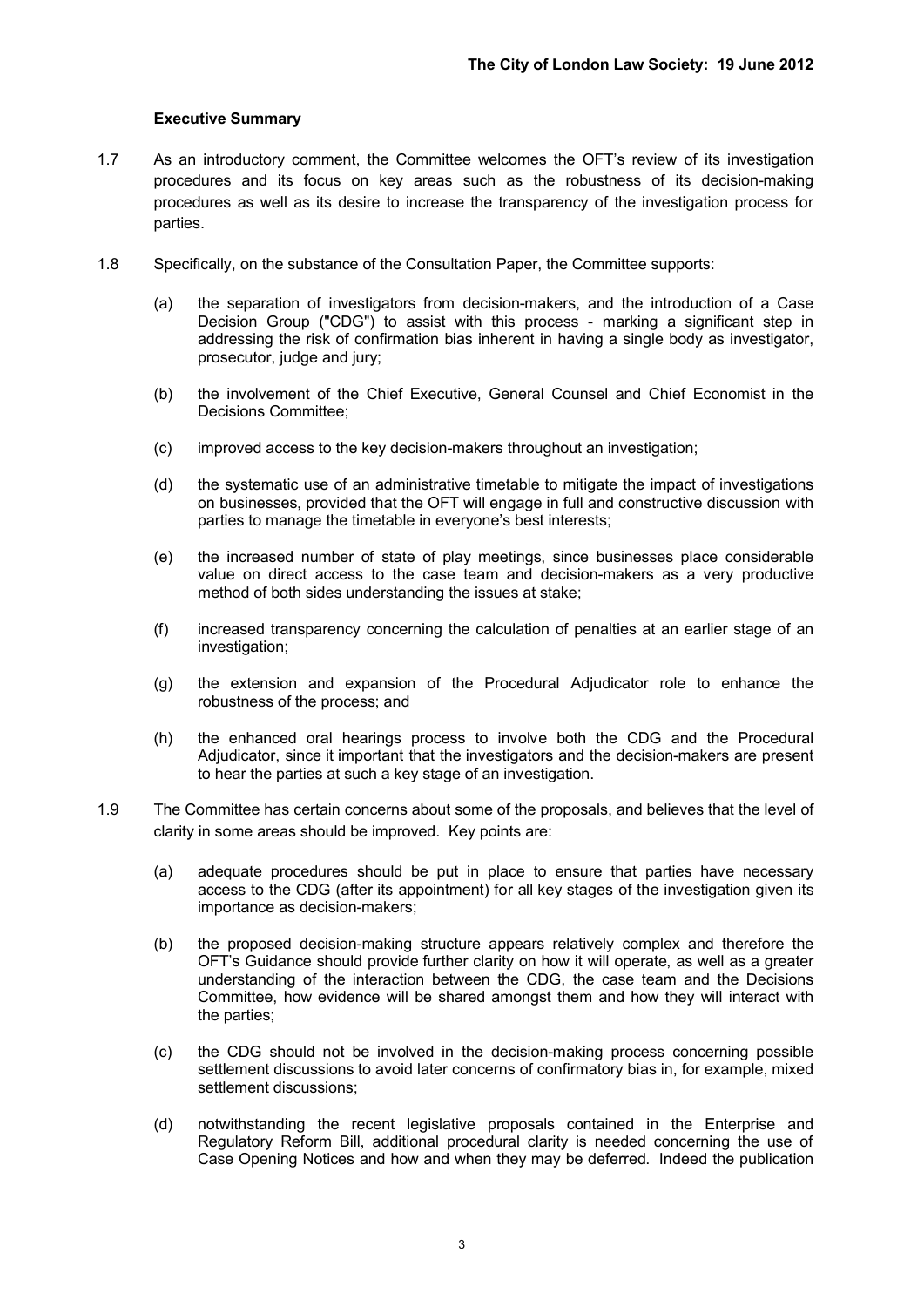of Case Opening Notices can give rise to significant pressure on the parties under investigation;

- (e) parties to investigations should be properly engaged in the timetabling process and, thereafter, continue to have clarity concerning the timing for publication of key case documents such as the Statement of Objections and the decision;
- (f) a lack of clarity as to how the Enquiries and Reporting Centre and Preliminary Investigations Team and the OFT will handle complaints; and
- (g) further clarity is needed concerning a range of aspects of the OFT's draft Guidance (in Annex C) including:
	- (i) guidance on the use of section 27 notices;
	- (ii) the interaction between CDG and the Decisions Committee; and
	- (iii) the identity of the members of a typical CDG.
- 1.10 Additionally, the Committee would like to take this opportunity to emphasise the critical importance of an adequate pool of senior, experienced officials at the OFT to ensure that the positions of the Senior Responsible Officer (SRO) and members of the CDG are properly staffed and that these senior individuals have sufficient time to read in so that they are fully on top of the facts, key issues and arguments. The Committee views the SRO role as critical to the OFT's objective of undertaking well-directed investigations that lead to robust decisions; if the involvement of experienced officials to direct cases does not occur from the outset, the task of the CDG at a later stage of the process will be significantly more difficult or, conceivably, significantly less effective in delivering robust outcomes.
- 1.11 The Committee has grouped its response to the Consultation Paper into five main themes: decision-making processes, transparency of the investigatory process, procedural rights of defence, the OFT's draft guidance (the "Guidance"), and comments on the transitional arrangements.
- 1.12 The Committee has also addressed each of the OFT questions posed in Annex A of the Consultation Paper in this response. To assist the OFT further with its review of this response, these questions are addressed in the following sections of this paper:

| Question number: Annex A   Addressed at |                             |
|-----------------------------------------|-----------------------------|
|                                         | Sections 2 and 4            |
| 2                                       | Section 5                   |
| 3                                       | Paragraphs 6.1 to 6.10      |
| 4                                       | Paragraph 6.11              |
| 5                                       | Section 7 and paragraph 2.7 |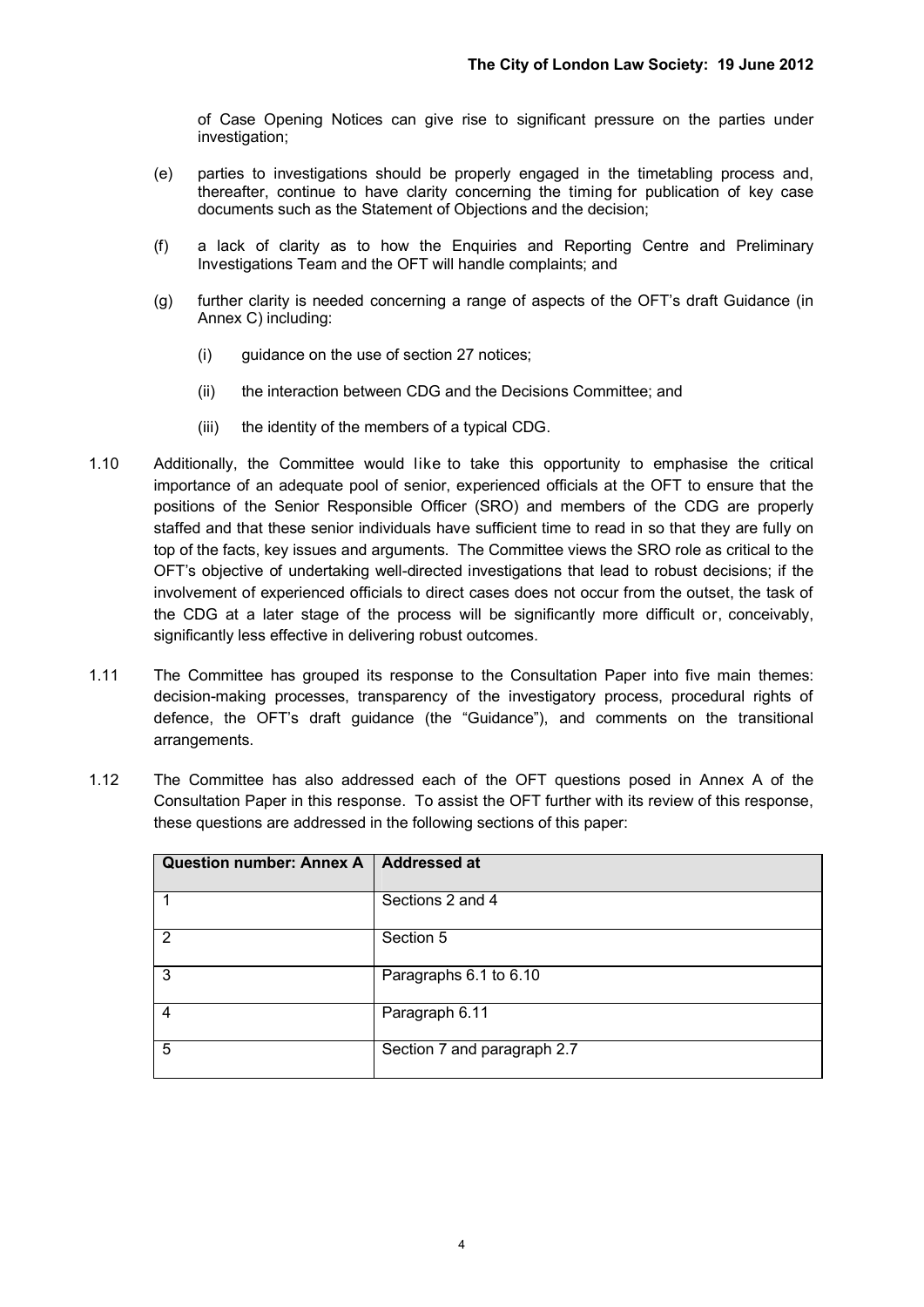## **2 Decision-making processes and structure**

- 2.1 We very much welcome the initiative from the OFT to separate the decision-makers from the investigation team. It is an important step in addressing concerns about confirmation bias. We also welcome increased clarity on the role of the decision-makers and their presence at oral hearings.
- 2.2 We have outlined below our further suggestions to help ensure that the decision-making process is robust, transparent and fair for parties.

#### **Decisions Committee**

- 2.3 We welcome the involvement of the Chief Executive, General Counsel and Chief Economist in the Decisions Committee to bring their experience and oversight to investigations. However, we would seek further clarity on how the consultation process between the Decisions Committee and the CDG will operate, given that all key decisions within an investigation, after the issue of an SO, will remain with the CDG.
- 2.4 The key to robust decision-making is the involvement of decision-makers with sufficient seniority and experience. Therefore, we attach significant importance to the consultation process between the Decisions Committee and the CDG to ensure fair and robust decisions are taken.

#### **Case Decision Group**

#### *CDG members' identity*

2.5 We welcome the inclusion of at least one lawyer and one member of the Decisions Committee in the CDG. Nevertheless, it would be helpful to have greater clarity on the identities of the proposed CDG members. In particular, members of the CDG should be sufficiently senior and experienced from other investigations to underscore a robust and fair decision-making process. Therefore, we would like to emphasise the importance of adequate senior resources at the OFT to ensure the CDG is properly staffed and that these senior individuals have sufficient time to prepare properly.

#### *CDG involvement in the investigation*

- 2.6 We believe that the CDG should become involved in an investigation after the Statement of Objections ("SO") has been issued: its involvement at this stage will ensure that the CDG represents a "fresh pair of eyes" for the key decision-making stages during an investigation, thereby enhancing its robustness.
- 2.7 We do not think that the CDG should be involved in the decision-making process concerning possible settlement discussions. In particular, should the CDG be involved in the detail of mixed settlement discussions, where the investigation will be ongoing, involvement at this stage may risk bias and a loss of independence (the "fresh pair of eyes") for key case decisions to be taken after the SO. We believe that a decision will need to be taken at senior level to ensure that an investigation is suitable for settlement and likewise a further such decision after settlement negotiations will be required to ratify that settlement agreement. Therefore, we would propose that the SRO, in consultation with the Decisions Committee is better placed to handle settlement discussions. In addition, we request that the settlement guidance (see further Section 7) adequately outlines these decision-making procedures.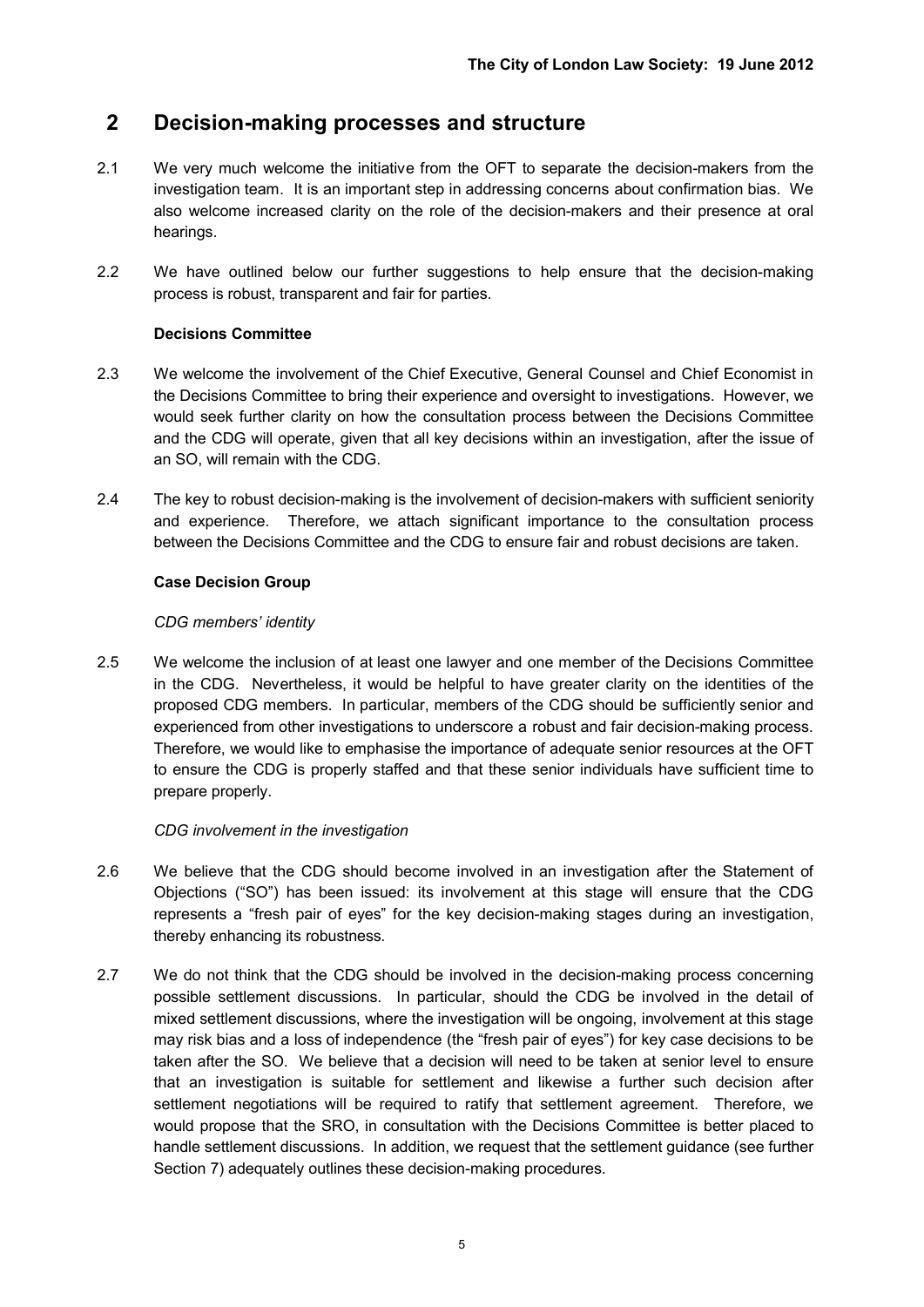#### *Access to the CDG*

- 2.8 Access to the CDG will be an important dynamic of the investigation for parties. The parties should have full access to the CDG throughout its involvement in a case: this will ensure that the CDG can hear all evidence and the parties' views firsthand and thereby be best placed for its decision-making role. In order to facilitate this, we consider that the CDG should be present at the state of play meetings scheduled after the SO has been issued.
- 2.9 It is important for the parties to experience continuity of both the CDG and the case team throughout an investigation: parties have previously found that frequent changes of personnel potentially undermine the robustness of the investigation process and, ultimately, the OFT's decision. Some changes in team composition, due to personnel departures, are inevitable in cases that run for several years; changes for other reasons should, however, be kept to an absolute minimum.

#### **Senior Responsible Officer**

2.10 Whilst we welcome the OFT's focus on enhanced senior oversight in the decision-making model,<sup>1</sup> we do not consider that this is a substitute for senior involvement throughout to drive investigations from the outset in the most effective manner. The seniority and experience of the SRO, given their continuing important role in managing an investigation, is key to the effectiveness of an investigation: the SRO and their staff should be taking responsibility for their cases. Therefore, we would like to emphasise the importance of there being a sufficient pool of experienced officials from which to draw both SROs and CDG members.

## **3 Transparency of process**

#### **Case Opening Notices**

- 3.1 The publication of Case Opening Notices risks creating unfairness where such notices name the parties to an investigation. The inevitable interest levels from the press and stakeholders such as shareholders and customers, and the possibility of such notices serving as a trigger for damages claims, are likely to place intense pressure on parties under investigation, all at a time when the OFT is a long way from reaching a preliminary conclusion that there has indeed been an infringement of the law.
- 3.2 Publication of a more limited notice, without the identification of the parties under investigation, will also give rise to pressures and possibly to perverse outcomes. Where the fact of an investigation in a sector is mentioned, without naming those involved, those market participants who are not (at that time) under investigation may find themselves with a strong interest in clarifying this publicly. This could in turn lead to inferences being drawn about those who have not announced anything and similar pressure on them to make a public statement on the issue. See further below.
- 3.3 We recognise that the publication of Case Opening Notices could assist the investigation process by encouraging third parties to volunteer evidence of relevance to the investigation. We would query, however, whether such a goal requires incurring the difficulties mentioned above, in light of the OFT's already extensive information-gathering powers.

<sup>&</sup>lt;u>.</u><br><sup>1</sup> Consultation Paper, paragraph 2.17.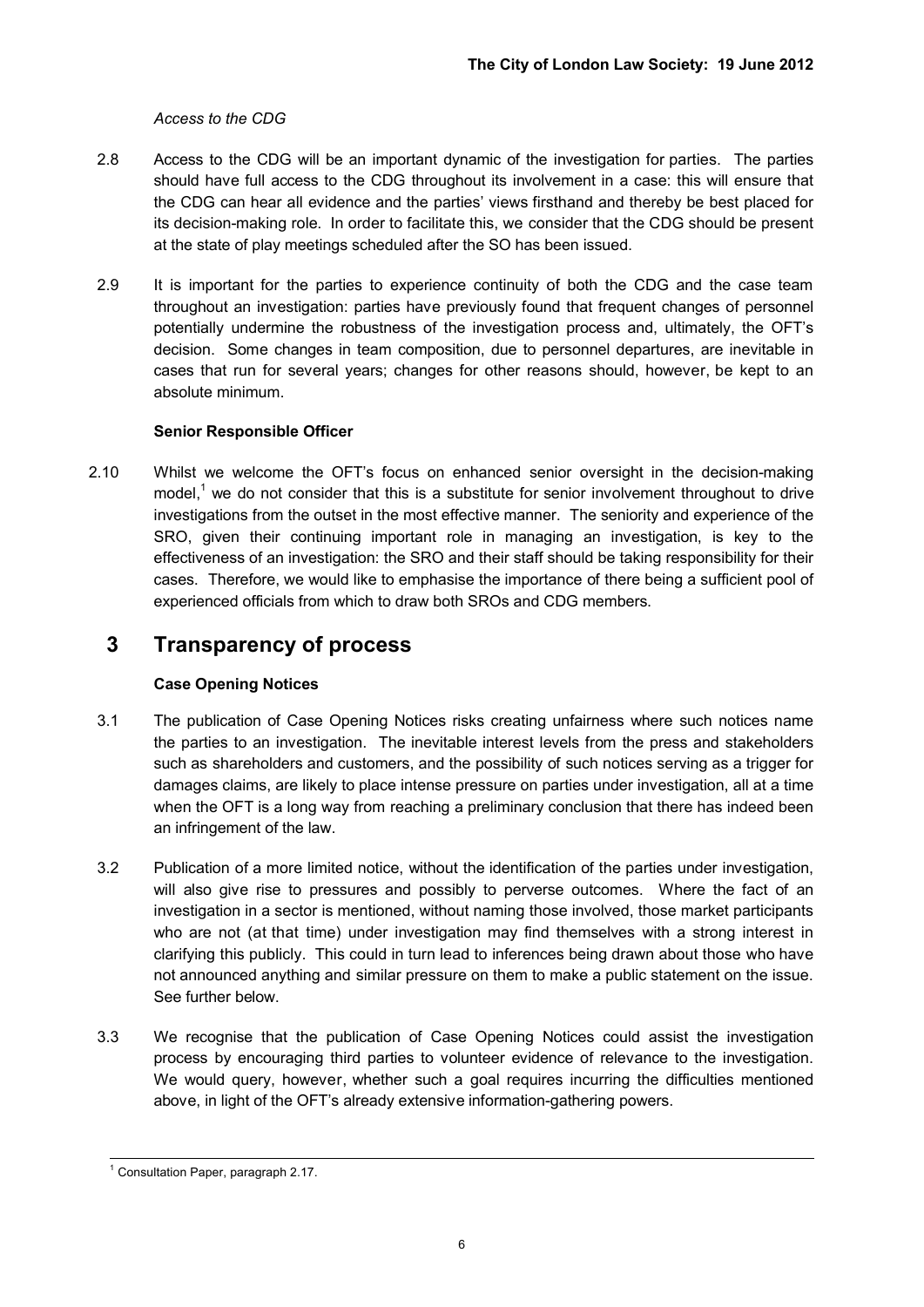- 3.4 If, following the Consultation, the OFT chooses to adopt a policy of issuing Case Opening Notices on a systematic basis, we consider that the OFT should be mindful of the pressures such notices will put on those parties subject to investigation and seek to mitigate these pressures as much as possible. In particular, it would be strongly preferable that parties who are to be named in a Case Opening Notice should be given advance, embargoed, copies of the notice (no later than 24 hours prior to its publication) to ensure that they are in a position to respond to enquiries once the notice has been published. We recognise there may be difficulties in adopting the same approach in relation to a limited notice, where parties are not named, but would encourage the OFT to explore ways of addressing this issue in this eventuality as well.
- 3.5 If a Case Opening Notice is to be issued, we agree that the earliest point at which the OFT should consider publication is the opening of a formal investigation under section 25 of the Competition Act 1998. We also agree, however, that there will be some cases where it will not be appropriate to publish a full Case Opening Notice at this stage – for example, where a dawn raid might be planned, or perhaps where there remains a material level of uncertainty as to the parties or the scope of the investigation.
- 3.6 In this context, our view is that in most cases publication of a "limited notice", as envisaged in paragraph 2.32 of the Consultation Paper and section 34(2) of the Enterprise and Regulatory Reform Bill ("ERRB"), is likely to be difficult. Our experience is that once a sector has been identified as subject to an investigation, the consequent press speculation puts significant pressure on both the OFT and the parties involved to clarify the position. Without necessarily ruling out the possibility that a limited notice could be appropriate in some cases, we would therefore suggest that the starting point should be that in cases where publication of a full notice (in line with the provisions of clause 34 ERRB) is not appropriate, the OFT will simply delay publication of the case opening notice until such time as the concerns around publication have reduced. This appears to be in line with the approach to the issuing of a case initiation letter to the parties as described in paragraph 5.5 of the OFT Guidance. It will be important that the OFT approaches this new process with both flexibility and consistency for the different infringements investigated to ensure that parties can be subjected to fair and predictable treatment.
- 3.7 At whatever stage it is published it will, as the OFT Consultation Paper recognises, be important that the notice is carefully phrased so as to make clear that it refers only to the opening of an investigation and that there has been no infringement finding. This issue already exists in relation to statements issued at the time of an SO, but will be even more important at case opening when the OFT has not even reached a provisional finding on the issues. We note that this is a concern that Government has recognised in the ERRB to provide explicitly for absolute privilege from defamation for such notices.<sup>2</sup> We would expect, as a minimum, that there would be standard language for journalists contained within the Case Opening Notice confirming that there was no finding of any infringement but that this was merely the start of the OFT's investigation.

#### **Administrative Timetables**

3.8 We see the systematic use of an administrative timetable in investigations as an important practical reform that will allow parties and third parties to an investigation better to plan and manage their resources. Lack of clarity over timeframes is a key source of frustration for parties

 2 ERRB, section 34(2).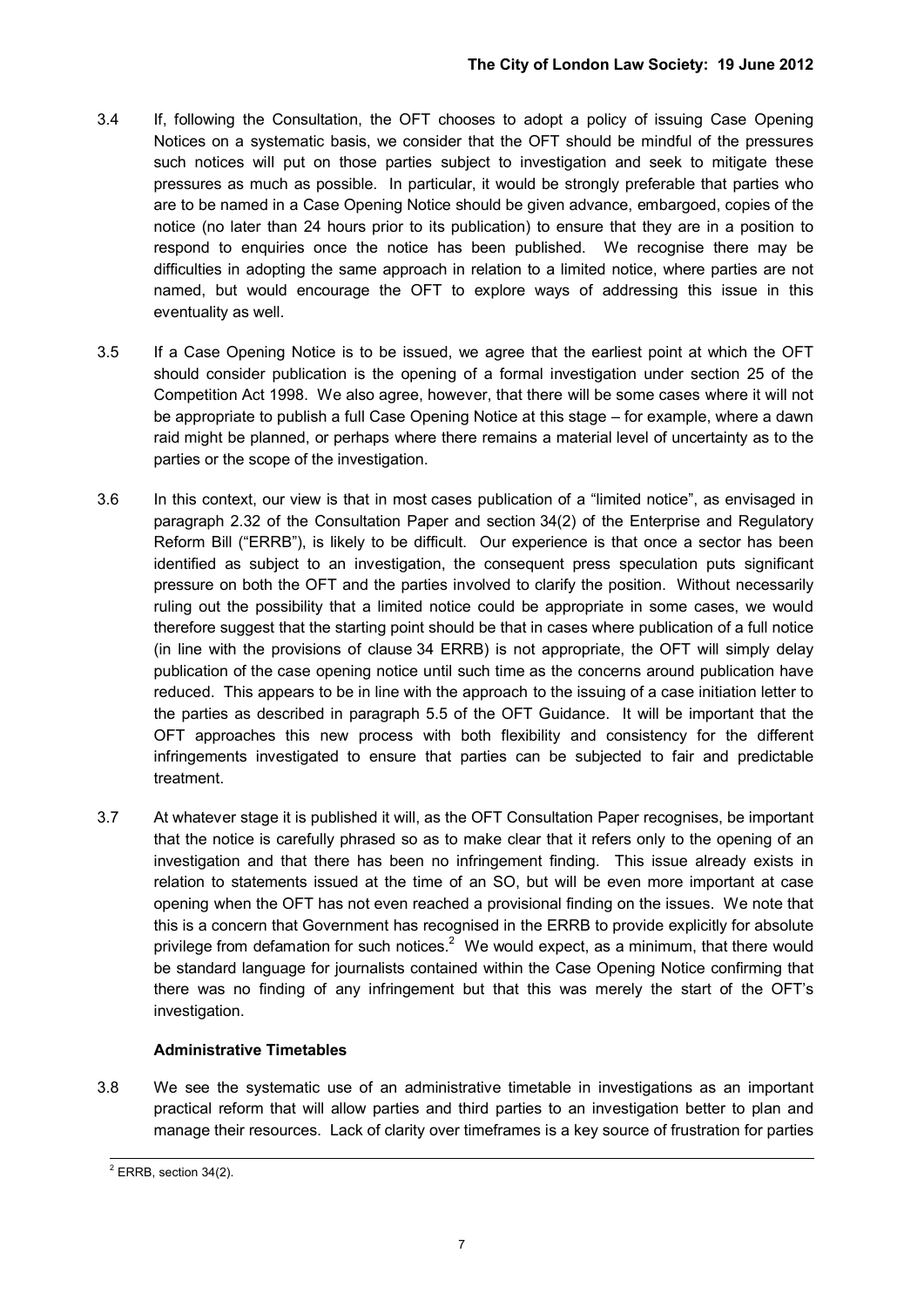to investigations: this impacts even at the very simple operational level of understanding whether or not relevant staff can be released to travel abroad or to take holiday. Given the timeframe over which Competition Act cases take place, and the significant fluctuations in the demands placed on businesses participating in investigations at different stages of the investigation, the potential benefits that a clear timetable can offer in terms of allowing businesses to manage their resources effectively should not be underestimated. Therefore, it is important that the OFT commits to updating timetables to ensure their accuracy at all key stages of the investigation.

- 3.9 More specifically, it is important that parties that are subject to an investigation have clarity over the timing for issue of key case documents such as the SO and the decision, so that they are able to manage their internal and stakeholder demands by, for example, allocating internal resources to respond to information requests and the SO, as well as being ready to deal with press interest and any announcements that may need to be made by the company. We would also encourage the OFT, as part of the dialogue on timetable, to provide more information to the parties to clarify process and timing for the OFT's internal decision-making procedures, so that the key "check points" are understood and expectations can be managed accordingly.
- 3.10 All of these benefits discussed above could be achieved by issuing an administrative timetable privately to the parties under investigation and third party complainants; they do not depend on publication to the world at large.
- 3.11 If the OFT were to consider that there should be publication of timetables, the success of published timetables will depend on the process by which the timetables are drawn up and the amount of information that they contain. Our experience of current OFT practice as regards the provision of case-specific investigation timetables to the parties is mixed. It will be important that the timetables set are realistic at the outset – recognising that it can be difficult to predict with a high level of certainty how a case will unfold. We would therefore welcome confirmation that the OFT expects to consult the main parties to an investigation in setting the timetable ahead of its publication. This is particularly the case given the OFT proposals to publish the reasons that a timetable is changed and, potentially, to identify individual parties that the OFT considers to have been the cause of delay.
- 3.12 On this point, we recognise the OFT's desire to increase transparency as to the cause of delays. However, it will be important that these arrangements are operated sensitively and pragmatically: whilst we do not understand this to be the OFT's intention, we would be concerned if a focus on timetables meant that in practice the OFT was unwilling to take additional time to reconsider aspects of a case where this was appropriate. Equally, we would be concerned if the possibility of "naming and shaming" parties to investigations was used to discourage parties from taking the time necessary to carry out a particular step in the process thoroughly.

#### **"State of Play" Meetings**

3.13 We strongly support the proposal for additional state of play meetings. Our experience is that businesses that are subject to OFT investigations place considerable value on direct access to the case team and decision-makers, particularly over the course of a long investigation. We believe that such discussions can be productive for the OFT as a way of clarifying issues and avoiding misunderstandings and can assist businesses to understand the OFT point of view. More generally, open access to the OFT gives a business that is a party to an investigation greater confidence that its view has been heard and taken into account.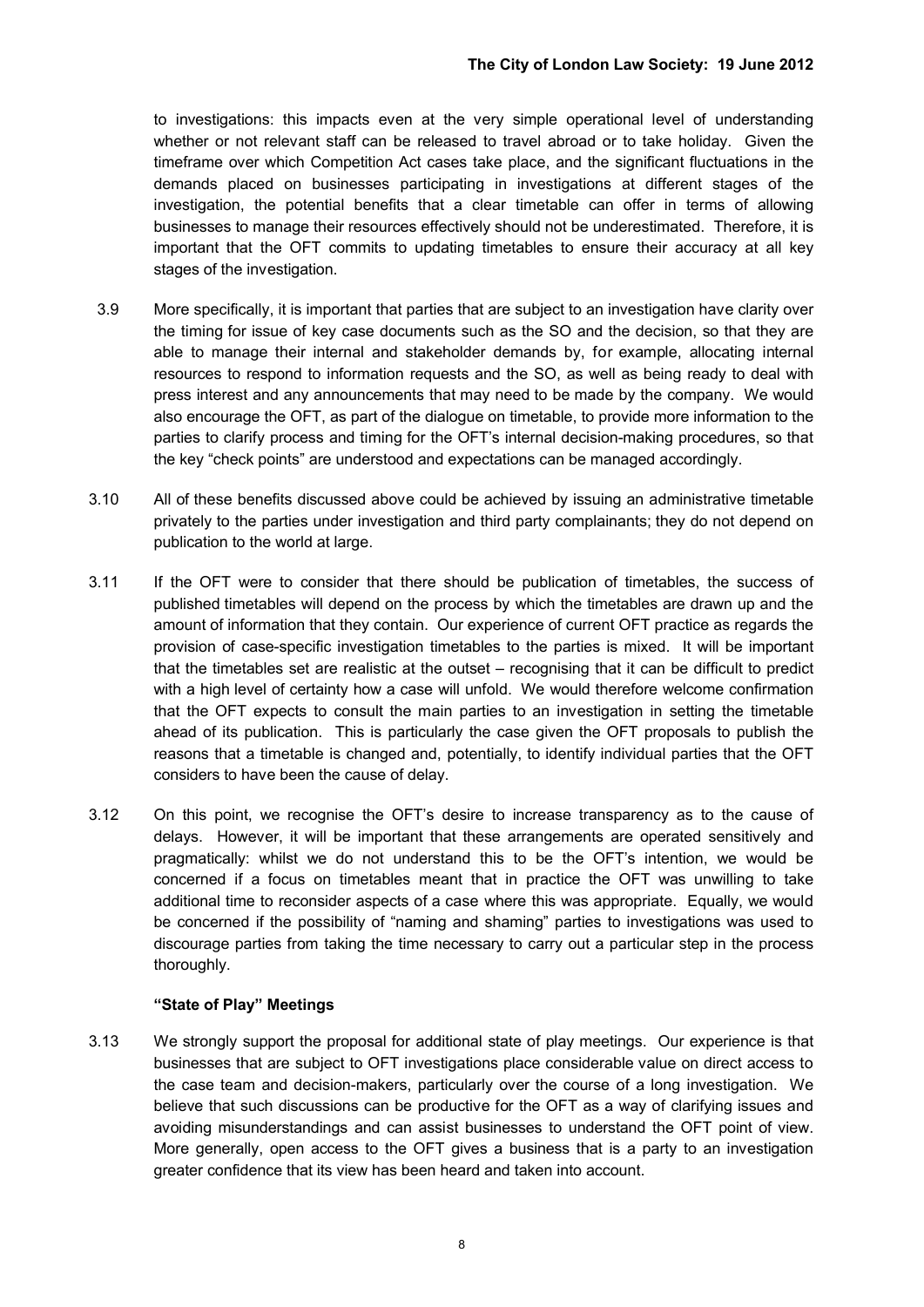3.14 To achieve these objectives it will be important that the OFT team that attends the state of play meeting is empowered to engage actively in the process and the debate on the issues rather than simply being in "listening mode" or delivering a pre-prepared position. It is for this reason that we consider the involvement of the CDG, once appointed, at these meetings would be beneficial for the parties (please see further at paragraph 2.8 above).

#### **Draft Penalty Calculations**

- 3.15 In the interests of due process, we believe that the OFT should provide a detailed calculation of penalties in its SO. Therefore, the draft penalty calculation should:
	- (a) be fully reasoned by reference to the OFT's Penalty Guidelines;
	- (b) set out the essential facts and matters of law which the OFT proposed to use under each step of the Penalty Guidelines; and
	- (c) include the relevant turnover figures to be taken into account and the year(s) that will be considered for the value of such sales.
- 3.16 The current system is anomalous. International best practice encourages early disclosure of penalty calculations. For instance the EU Commission's Notice on Best Practice for the Conduct of Proceedings under Articles 101 and 102 recommends that the Commission should clearly indicate whether it intends to impose fines and set out in the SO the essential facts and matters of law relied upon to justify the imposition of a fine (such as duration and gravity). Any aggravating and attenuating circumstances in the case should also be set out in a "*sufficiently precise manner*". In doing so the SO should also cross refer to the relevant principles laid down in the EU Guidelines on setting fines. $3$
- 3.17 Furthermore in light of the proposed higher starting point for fines and the OFT's proposed new aggravating factors of persistent and repeated delays and recidivism in setting the level of the penalty, we take the view that the inclusion of the penalty calculation in the SO is a necessary procedural requirement to respect the rights of the defence.<sup>4</sup>
- 3.18 We therefore strongly welcome the proposals to engage the parties at an earlier date on the key elements of the penalty calculation. We believe this will increase transparency and ensure the parties are better engaged in the settlement process. This will aid settlement at an earlier stage and lessen the possibility of appeals in the event of an infringement decision.
- 3.19 The information included in the SO on the calculation of penalties should include the relevant sales figures to be taken into account and the year(s) that will be considered for the value of such sales together with a detailed reference to all aggravating and attenuating circumstances. All elements of fact and law relied upon should cross refer to the relevant principles in the Penalty Guidelines. The parties should have the right to comment on the penalty calculation both in writing and also at the oral hearing. We think the right to make oral representations on the penalty calculation is important as it allows the parties to make representations on both liability and quantum and to be questioned on their representations before the Decision Makers. Where they are held, oral hearings should therefore allow appropriate additional time for the expanded scope of material on which the parties have the right to comment.

 3 October 2011; OJC308/6 20.10.2011, paragraph 84.

<sup>4</sup> OFT Consultation on Guidance as to the Appropriate Amount of a Penalty, October 2011, paragraphs 5.35 and 5.39.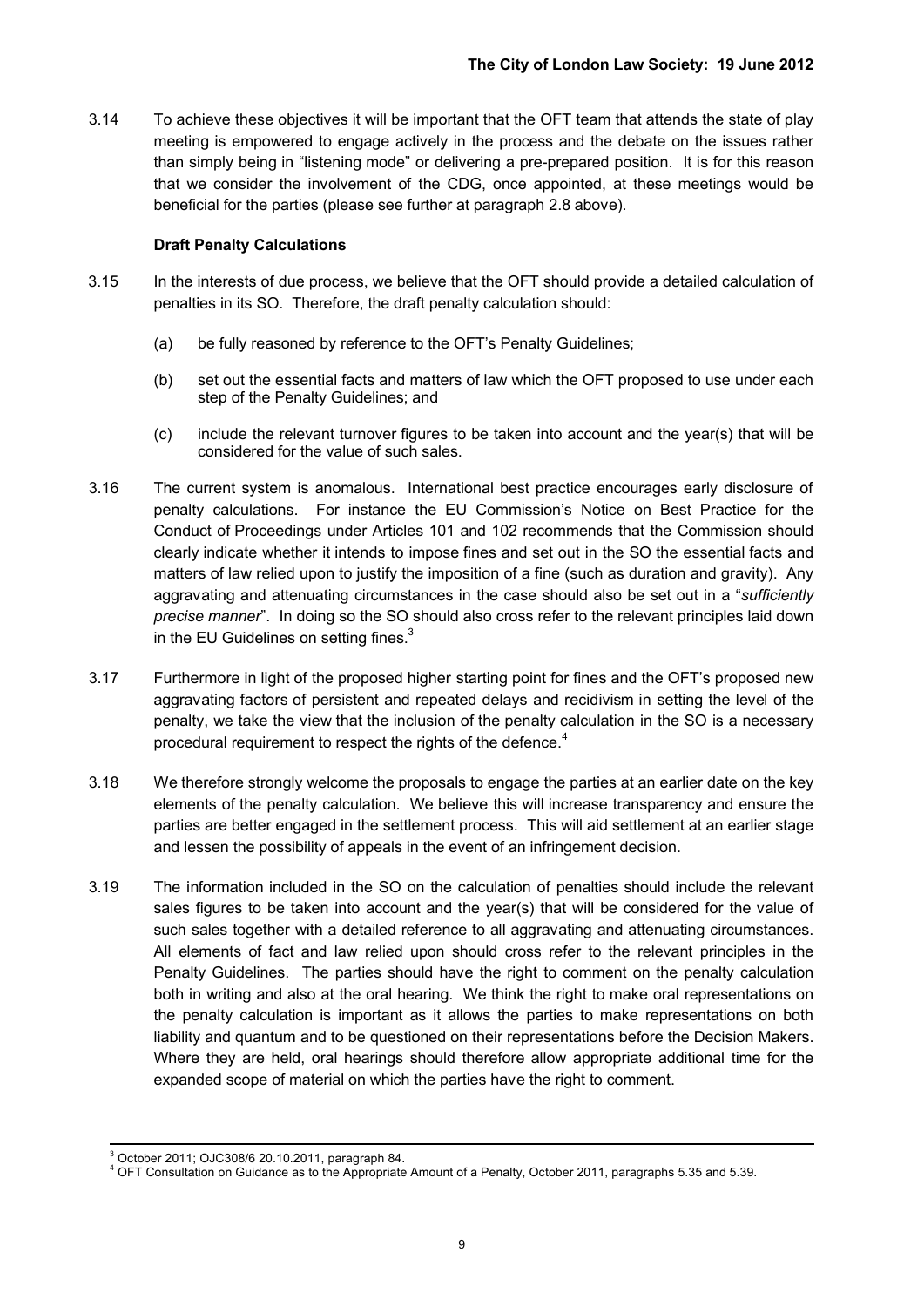- 3.20 If for any reason it proves not to be possible to issue the penalty calculation in the SO (although we would encourage inclusion in the SO in all cases, absent exceptional circumstances), the calculation should be published as a separate document as soon as possible thereafter, and the parties should have the separate right to make representations on the calculation both in writing and at a separate Oral Hearing.
- 3.21 If the OFT departs from any element of the penalty calculation to the detriment of the parties then the parties should be given another opportunity to respond to the OFT.
- 3.22 We note that the OFT Guidance refers (at paragraph 11.5) to the provision of a draft penalty calculation to "the party". We agree that the right to comment on the penalty calculation should be limited to the party that would be the subject of the penalty. Whilst third parties may have a legitimate interest in being consulted on certain elements of the case that may have a bearing on penalties (e.g. duration of the infringement), these issues will in any event be covered as part of the third party comments on the substantive issues in the investigation. Consequently, if the draft penalty calculation were to be included in an SO then we would expect that it would be redacted from any non-confidential version that is supplied to a third party.

#### **Other transparency issues**

#### *Information requests*

3.23 We welcome recent steps taken by the OFT to engage with the parties on the scope and timing of information requests, as it is important that such requests are as focused as possible. We agree that requests that are too broad result in large amounts of irrelevant material being collected and, as a consequence, in wasted time and costs for the parties and the OFT. By ensuring such requests are tailored appropriately, the OFT will also ensure that its tighter deadlines can be met, resulting in a more efficient process for all parties concerned.

#### *Use of confidentiality rings*

- 3.24 We note that the OFT has expanded its guidance on the use of confidentiality rings for access to documents.<sup>5</sup>
- 3.25 We agree that the use of confidentiality rings should be given active consideration. In our experience, the need to produce large volumes of redacted documents is both cumbersome and unpopular with clients and the resulting need for the OFT to co-ordinate redactions proposed by multiple parties can be a material source of delay in the process. However, we also agree that confidentiality rings should be considered on a case by case basis and will not be appropriate in all cases. In particular, our experience is that where the documents in issue include information supplied by third parties to the investigation (or parties that have been dropped from the investigation), and who therefore will not be part of the confidentiality ring, those third parties may then be unwilling to consent to arrangements over which they have no oversight.

<sup>-</sup><sup>5</sup> Chapter 11, Revised Draft CA98 Procedural Guidance.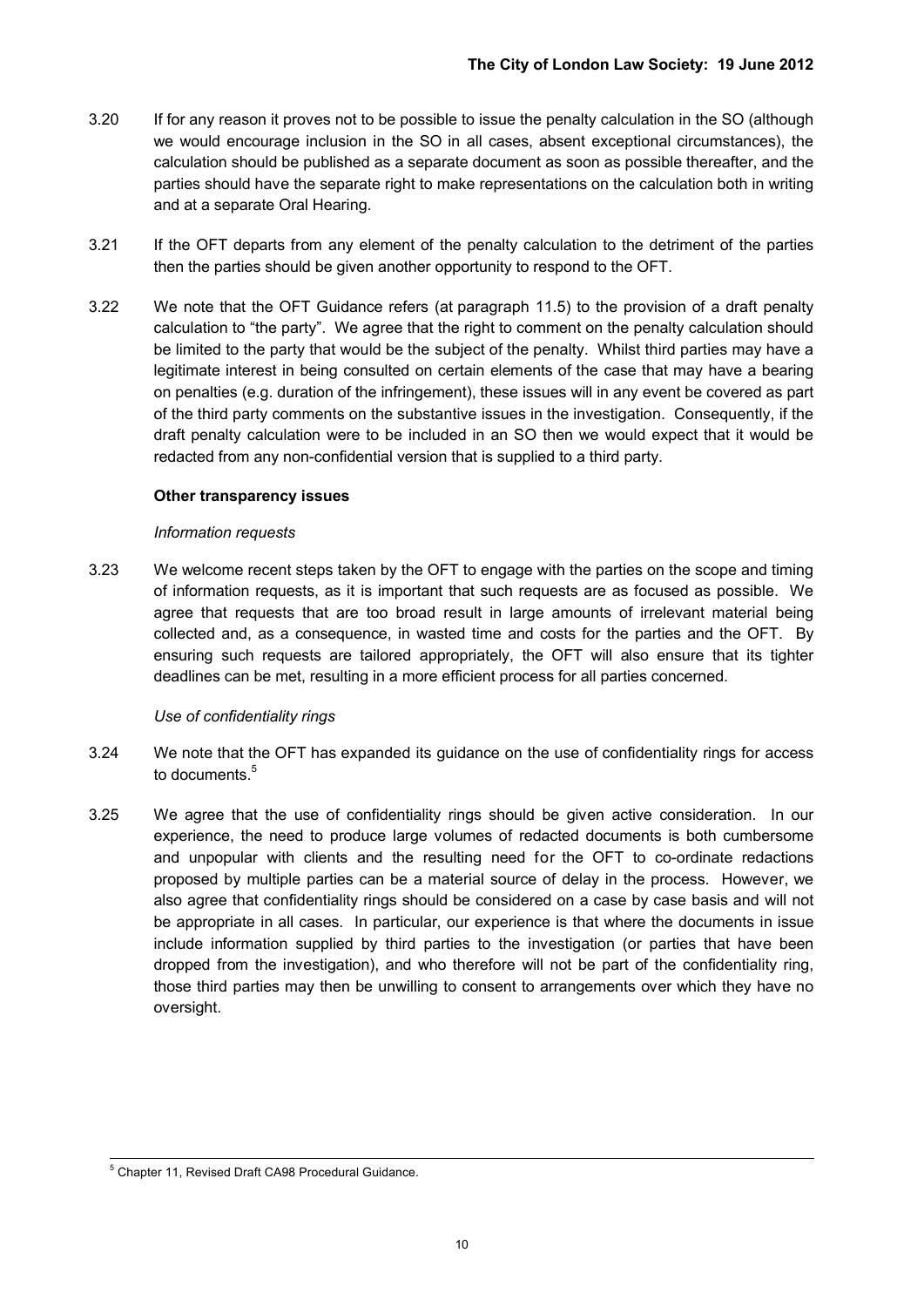## **4 Procedural rights of defence - enhancing fairness in interaction with the parties**

#### **Procedural Adjudicator**

- 4.1 We welcome the proposals in the Consultation Paper:
	- (a) to extend the Procedural Adjudicator "trial" for another year $^6$  although we would prefer it if the role were made permanent; and
	- (b) to expand the Procedural Adjudicator's role so as to encompass (i) chairing oral hearings<sup>7</sup> and (ii) reporting to the SRO/CDG on procedural issues arising from the oral hearing<sup>8</sup>.

#### *Extension to a second year*

- 4.2 We consider it valuable that, in disputes over procedural matters, there should be a quasiindependent adjudicator. As you will be aware, a similar approach, for comparable reasons, has been taken by the European Commission in appointing the hearing officer in antitrust investigations. It is valuable for the parties, in helping ensure that their procedural concerns are addressed, and in enhancing their confidence in the process. It may also make parties less likely to feel the need to appeal to the CAT (and thus represents a costs saving for business).
- 4.3 It is also valuable for the OFT, enhancing the robustness of decisions, increasing protection against the risk of a challenge in the CAT, and improving the level of trust underpinning its relations with the parties.
- 4.4 Most of all, objectively, it is right because it improves fairness.
- 4.5 Given all these considerations, we do not understand why the role is being extended only by a year to March 2013. We would propose that it be put on a permanent footing, and we see no reason not to do this. We note the point made in the Consultation Paper (at paragraph 2.22) that there is "insufficient evidence" to justify installing the role on a permanent basis, "given the low number of applications received during the trial period". However, we suggest that this is the wrong measure: the success of the Procedural Adjudicator is not measured by the number of disputes brought before it, but by the way that the knowledge that disputes can be referred to the Procedural Adjudicator acts as a discipline on the case team to respect procedural rights (and, correspondingly, as a confidence-enhancing measure for the parties). It is the success of the role in avoiding procedural disputes which is the true justification for its continued use.

#### *Expanded role*

4.6 We welcome the expansion of the Procedural Adjudicator's role to include (a) chairing oral hearings and (b) reporting on procedural issues arising out of oral hearings<sup>9</sup>. These seem sensible approaches, and bring the Procedural Adjudicator's role more in line with that of the hearing officer at the European Commission, which represents a welcome enhancement of procedural safeguards.

 6 Consultation Paper, paragraph 2.22.

<sup>&</sup>lt;sup>7</sup> Consultation Paper, paragraph 2.23.

Consultation Paper, paragraph 2.24 and 2.47 respectively.

<sup>9</sup> Consultation Paper, paragraph 2.47.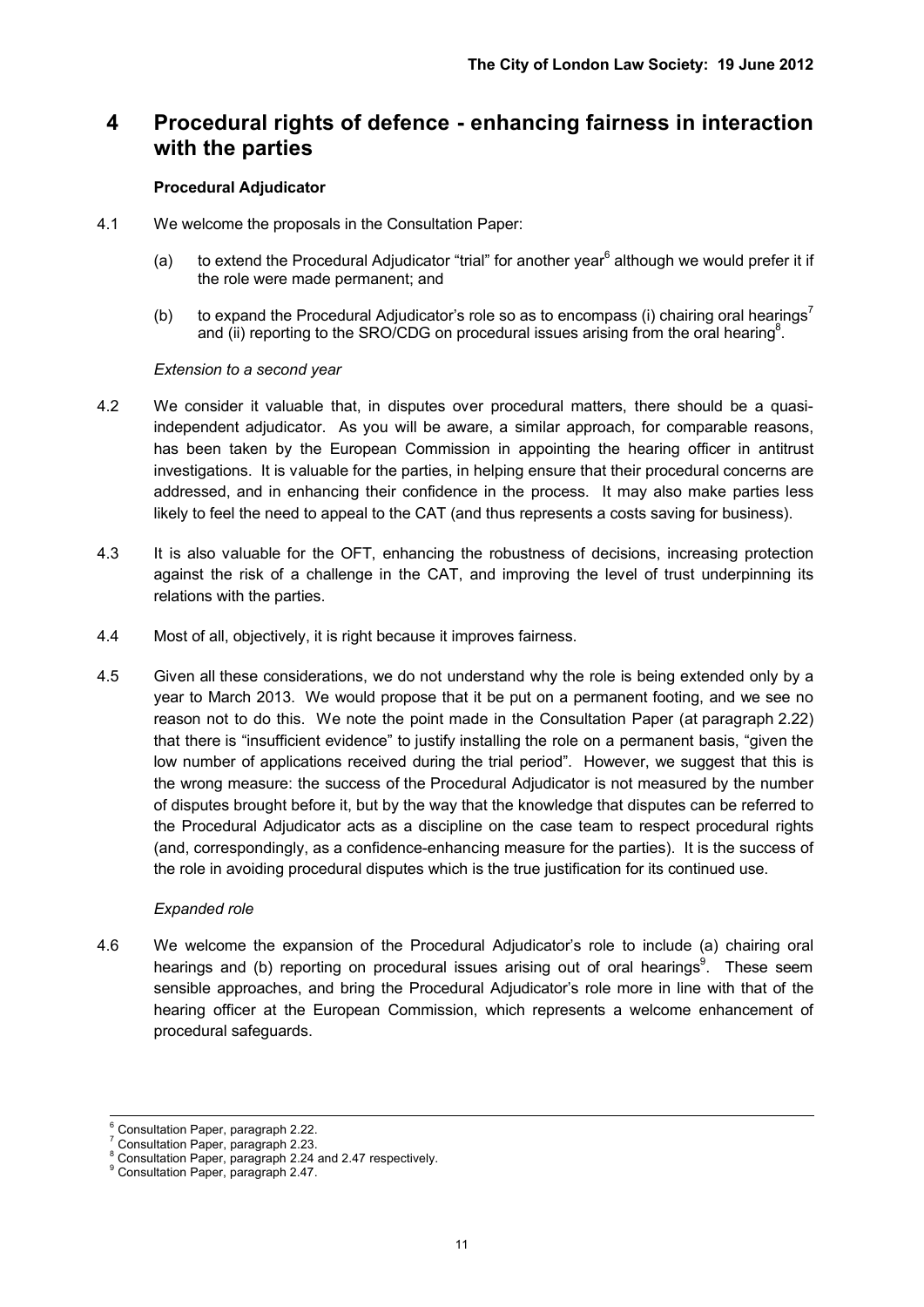- 4.7 We note that, in addition to the hearing officer's specific responsibilities, the hearing officer also has general duties (as set out in the "mission" statement on the European Commission's website - http://ec.europa.eu/competition/hearing\_officers/index\_en.html):
	- (a) "*to ensure the effective exercise of procedural rights throughout proceedings…*"; and
	- (b) "*to ensure the respect of the right to be heard*".
- 4.8 It seems to us appropriate that the Procedural Adjudicator's responsibilities (as listed in Annex D to the Consultation Paper, to which are added the two new specific responsibilities) should be expanded to include general responsibilities in line with those of the hearing officer at the European Commission.

#### **Enhanced oral hearings**

- 4.9 Oral hearings are an essential part of respecting the rights of defence of parties under investigation and should be approached by the OFT with this guiding principle in mind. Therefore, we fully support the proposals to enhance the oral hearings by:
	- (a) ensuring attendance by the CDG, members of the case team, and representatives from the offices of the Chief Economist and the General Counsel; and
	- (b) having the hearings chaired by the Procedural Adjudicator (as to which see above).
- 4.10 It seems to us very important that both the investigators and the decision-makers interact faceto-face with the parties at an oral hearing. Both the case team and the CDG should be able to see the parties making their case, and defending their positions, which can enhance the OFT's ability to assess the position (over and above what can be gleaned from written submissions).
- 4.11 As we have explained above in Section 3, it is important for the parties that they feel that they have real access to the decision-makers, and a chance to make their case in front of them; this enhances their sense that they are being given a fair hearing, and thereby may help reduce the feeling that they need to appeal to the CAT if the decision goes against them (on the grounds that their case has not been properly heard). The CLLS has consistently emphasised the importance of parties having access to decision-makers, and thus the feeling of being properly heard, in our submissions to BIS in the context of the current proposals to reform the UK competition law system.
- 4.12 Bearing in mind the primary purpose of the oral hearing namely, to allow the parties to an investigation to exercise their rights of defence – it will be important that the interactive nature of the oral hearing is two-way. In other words, while it will be appropriate for the parties under investigation to have questions put to them by both the CDG and the OFT case team, it is equally appropriate that the parties should be able to put questions to the OFT case team. If this ability to interact is not granted, the potential benefit of being able to put a case directly to the decision makers will be materially reduced.

## **5 Transitional arrangements**

5.1 In principle, we are in agreement with the transitional arrangements: namely, that a CDG should be appointed for all investigations still at the pre-hearing stage. Given the importance of the CDG being fully abreast of a case and its evidence, there should be sufficient time allowed prior to an oral hearing for the CDG to become fully appraised of the case.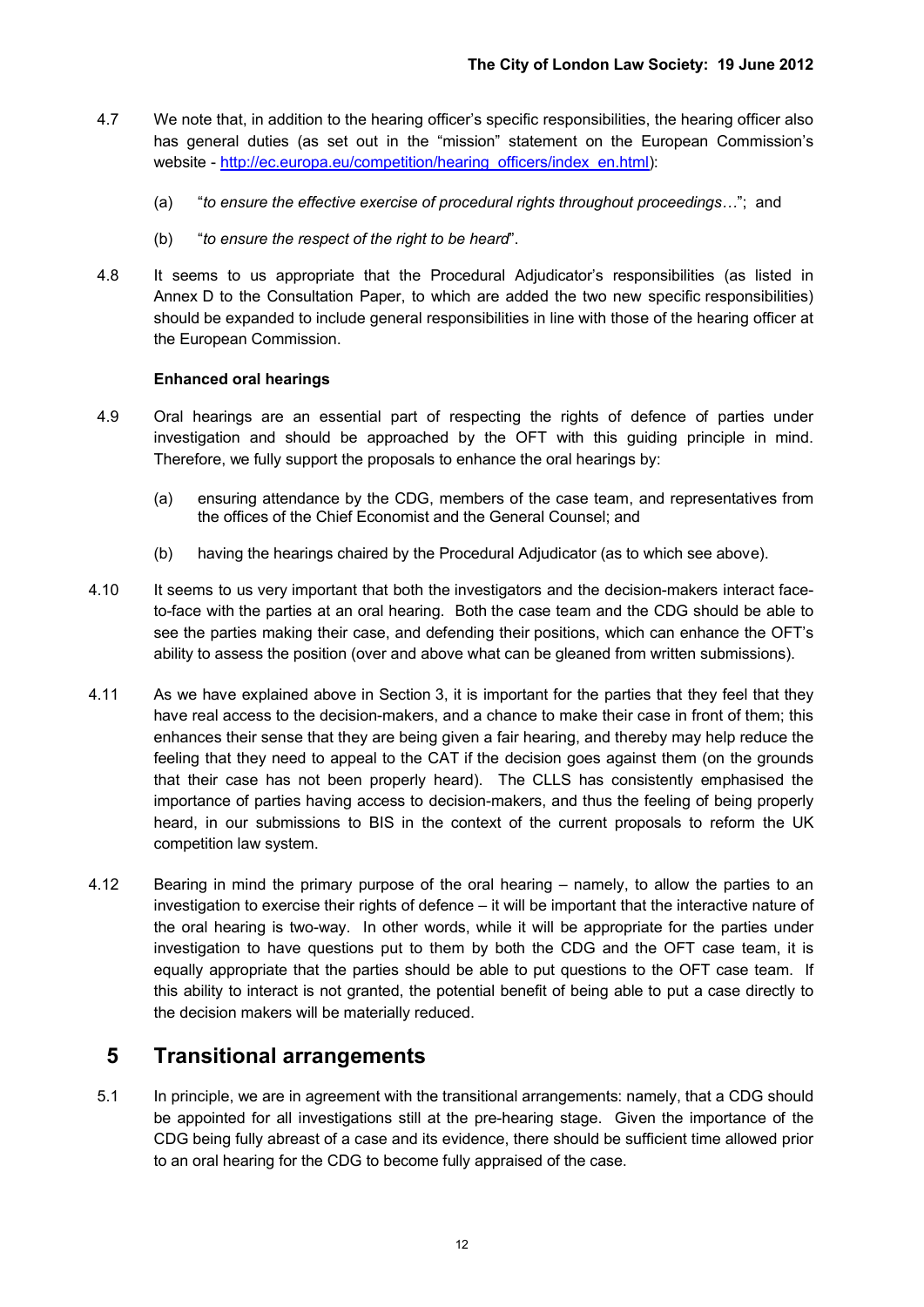5.2 In those circumstances where the parties have elected not to have an oral hearing, the CDG should be introduced for those cases in which the parties are yet to submit their written representations to the OFT.

## **6 Revised processes: clarity of the OFT's Guidance (Annex C)**

- 6.1 We consider that the revised draft Guidance does, on the whole, cover the revised processes in sufficient detail. To the extent that further improvements could be made, these are noted below. We would also suggest that the OFT should take this opportunity to update its Guidance on those aspects of its investigation procedures that are not directly affected by the proposed changes to its decision-making processes, to ensure that the Guidance reflects its current practice more generally. Instances where we consider that such revisions would be useful are also listed below.
- 6.2 The description of the complaints handling process in Chapter 4 gives the impression that each of the Enquiries and Reporting Centre and Preliminary Investigations Team makes decisions on how to handle complaints independently of the rest of the OFT. These are important decisions and it is important, in the interests of transparency, that parties understand how they are made and by whom. If, in practice, these units consult with other parts of the OFT before making such decisions, it would be helpful to explain this in the Guidance.
- 6.3 It appears that the OFT's current practice with respect to publishing Case Opening Notices is not wholly consistent across investigations. In this regard, paragraph 5.7 of the draft Guidance indicates that a Case Opening Notice will "generally" be published once a formal investigation is opened. Clause 34(2) ERRB merely proposes that the [CMA] *may* publish a case opening notice for an investigation. Therefore, given these uncertainties and in line with our comments in Section 3 above, we consider that the OFT should include further guidance on:
	- (a) its approach to publishing Case Opening Notices;
	- (b) the proposed contents of Case Opening Notices; and
	- (c) the timing of publication of Case Opening Notices.
- 6.4 Chapter 6 of the draft Guidance contains some potentially helpful guidance on information gathering procedures. Based on our experience, however, the OFT's practice does not always comply with this guidance. In particular, there appears to be varied use of draft requests or advance discussion of deadlines with parties which could be improved for the benefit of parties. We would urge the OFT to follow its Guidance more closely in these respects.
- 6.5 We also note that the Guidance makes no mention of the OFT's increasing use of section 27 notices, with the cooperation of parties to a case, as a means of managing document reviews and reducing the volume of irrelevant documents on the case file. While section 27 notices are covered in outline, at paragraphs  $6.21 - 6.24$ , the treatment does not cover the different circumstances in which such notices are used. We consider that this would be a welcome procedural development that could usefully be outlined here.
- 6.6 In Chapter 10, it would be helpful to clarify who takes the decision to close a formal investigation on administrative priority grounds. Although this type of decision is mentioned at paragraph 10.2, the decision maker is not stated. While we assume that this decision is made by the SRO on the case, it would be helpful if this could clarified.